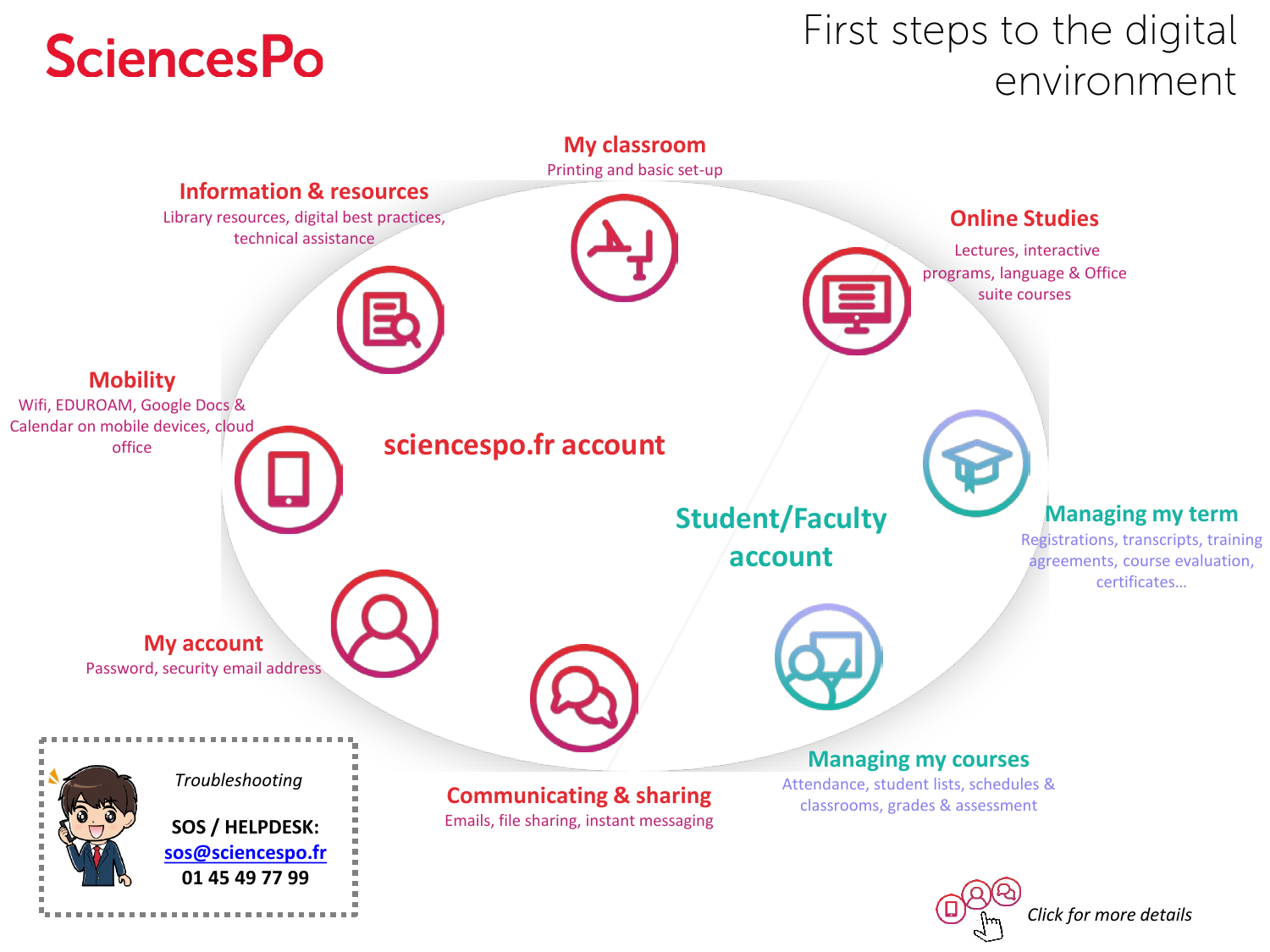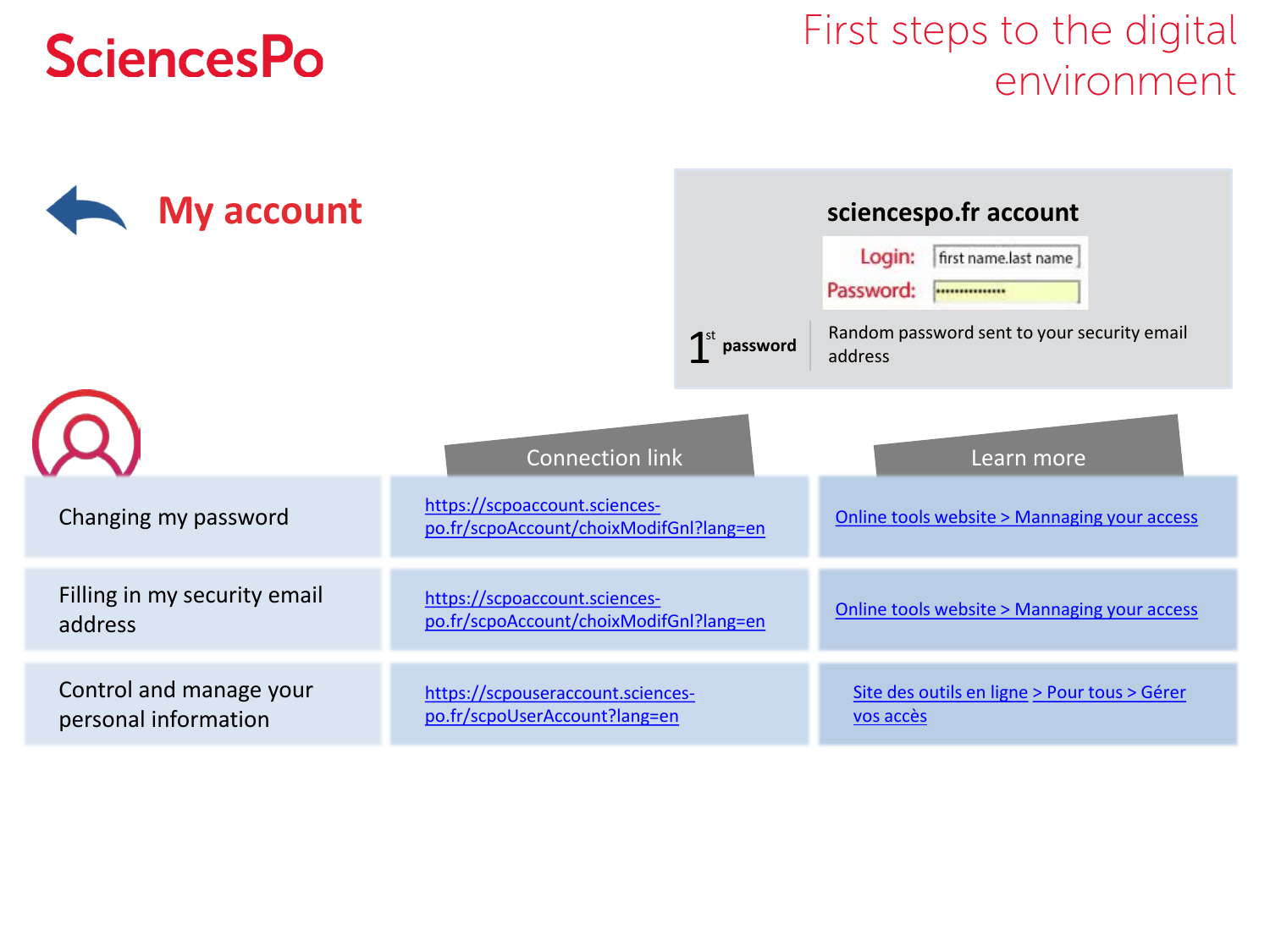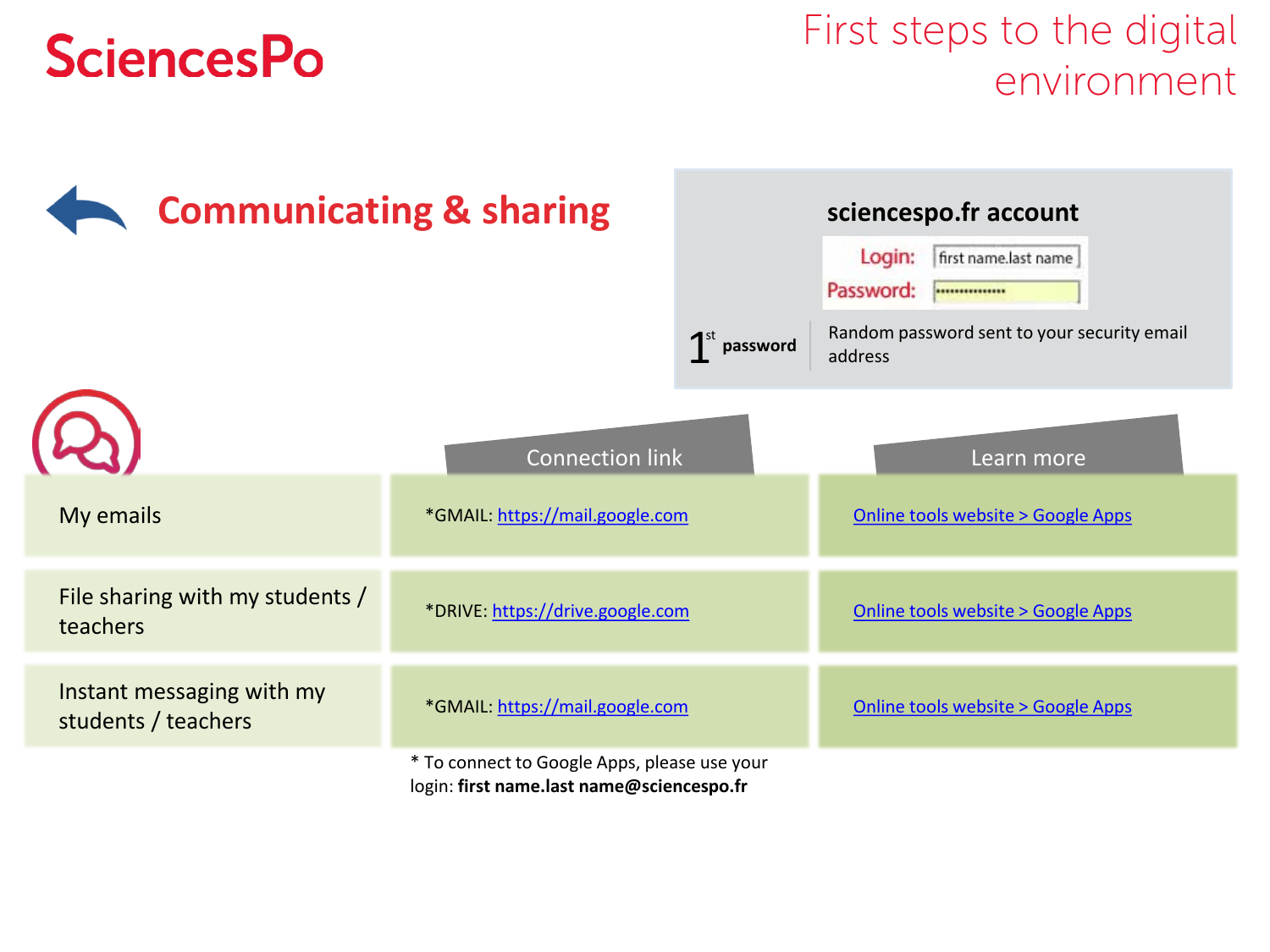#### First steps to the digital environment

<span id="page-3-0"></span>

\* To connect to Google Apps, please use your login: **first name.last name@sciencespo.fr**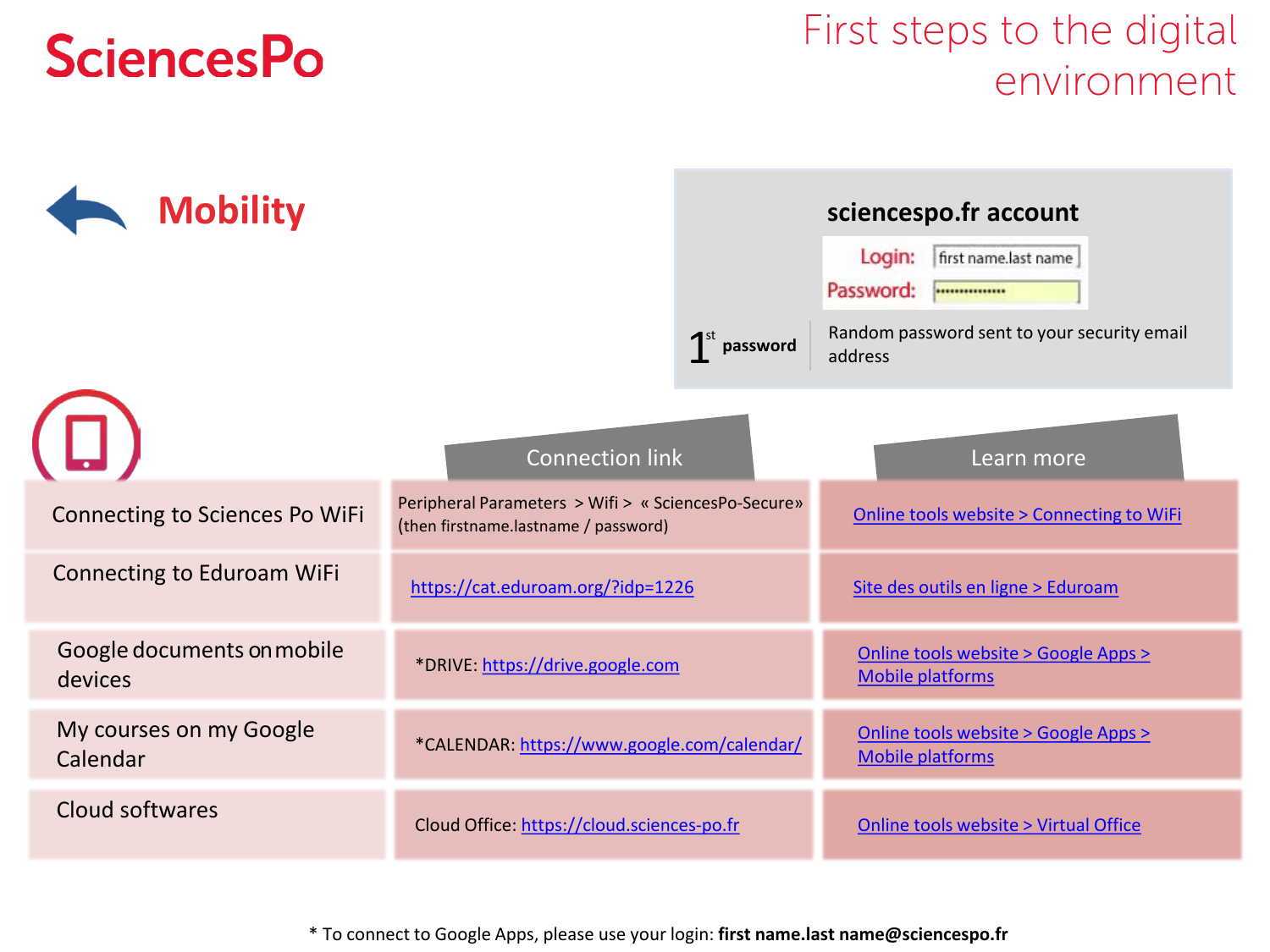<span id="page-4-0"></span>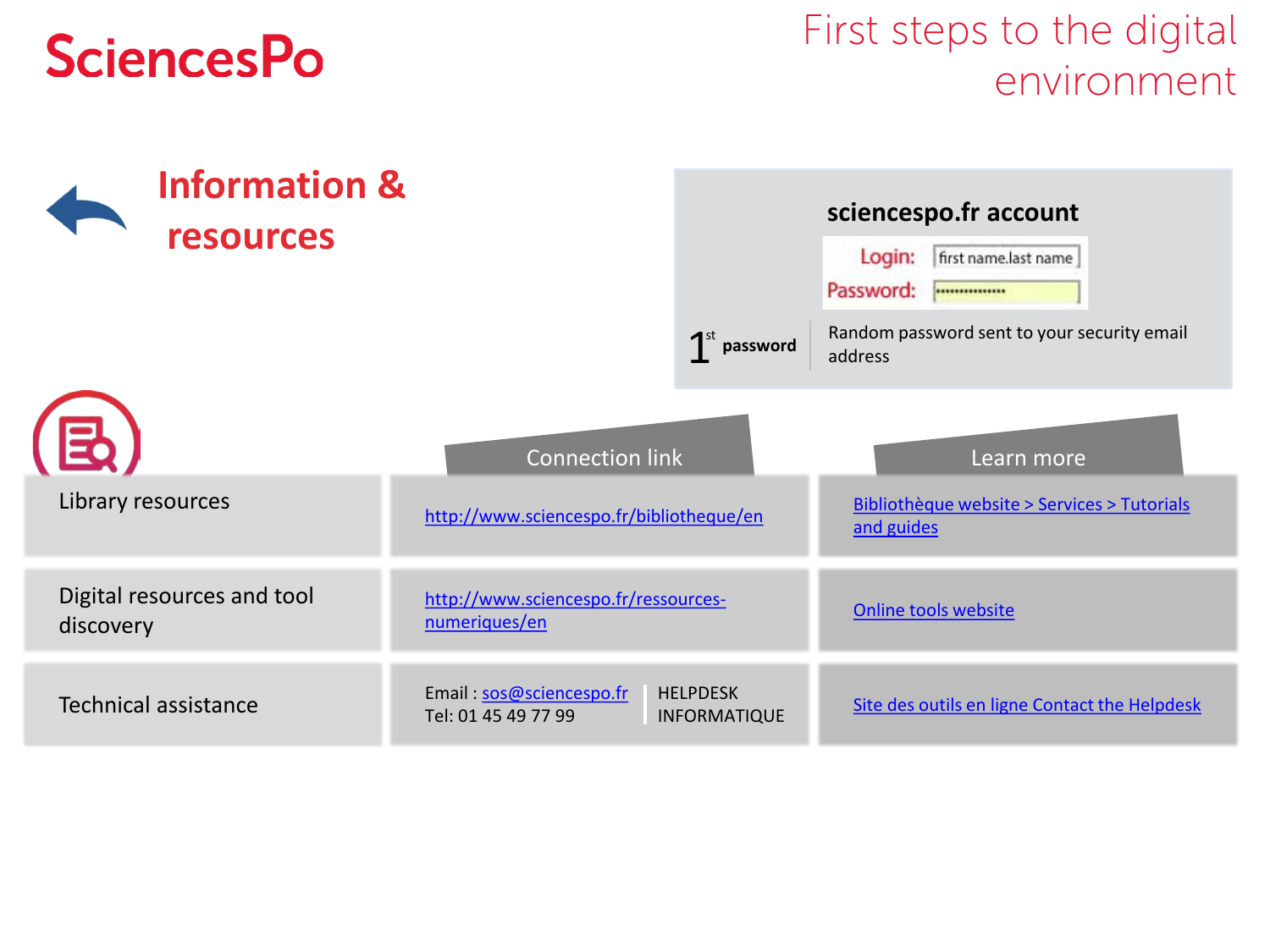#### First steps to the digital environment



To open a session on the computer you will need to use your login followed by « @sciencespo.fr »: firstname.lastname@sciencespo.fr, and your password:

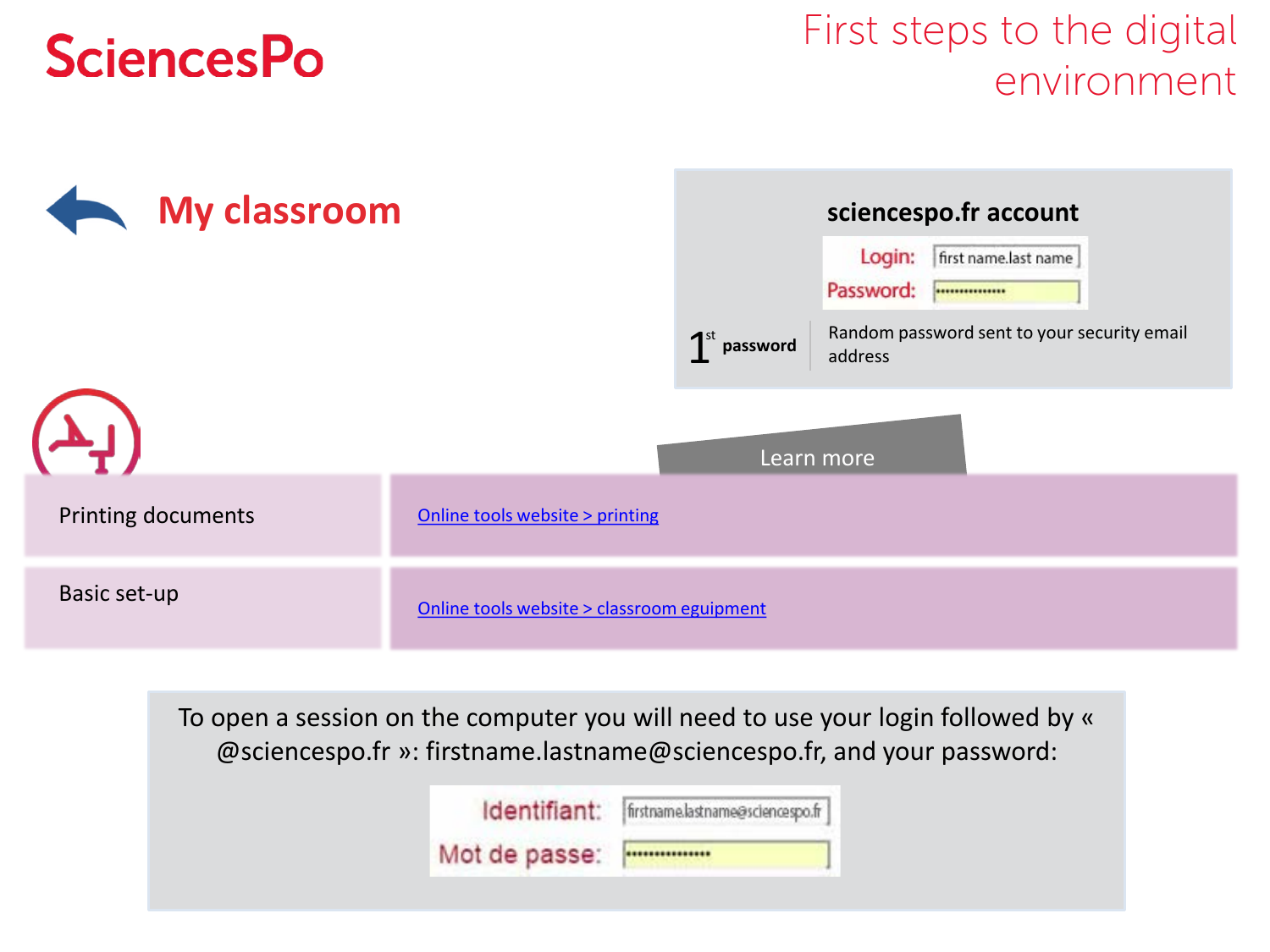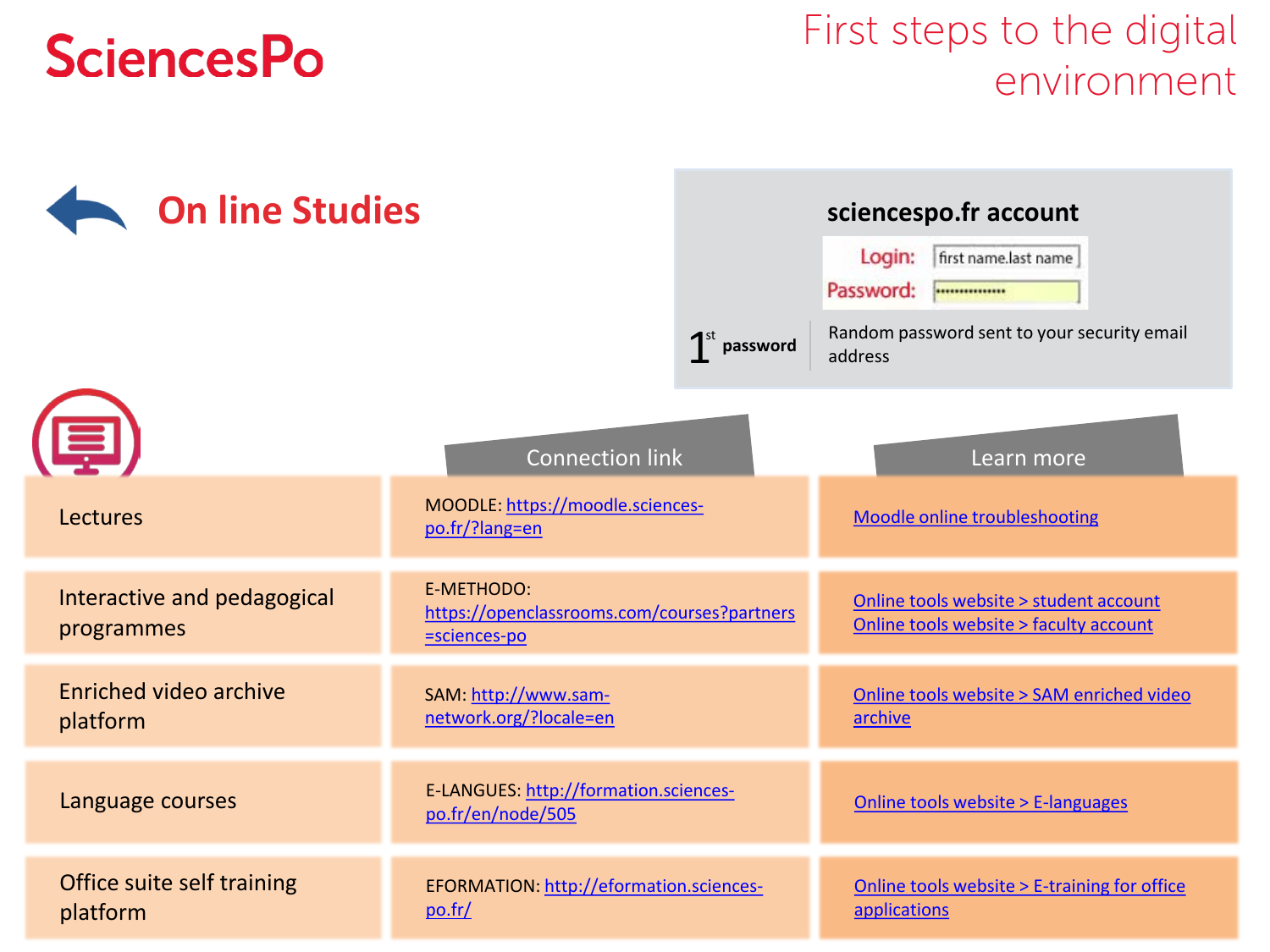<span id="page-7-0"></span>